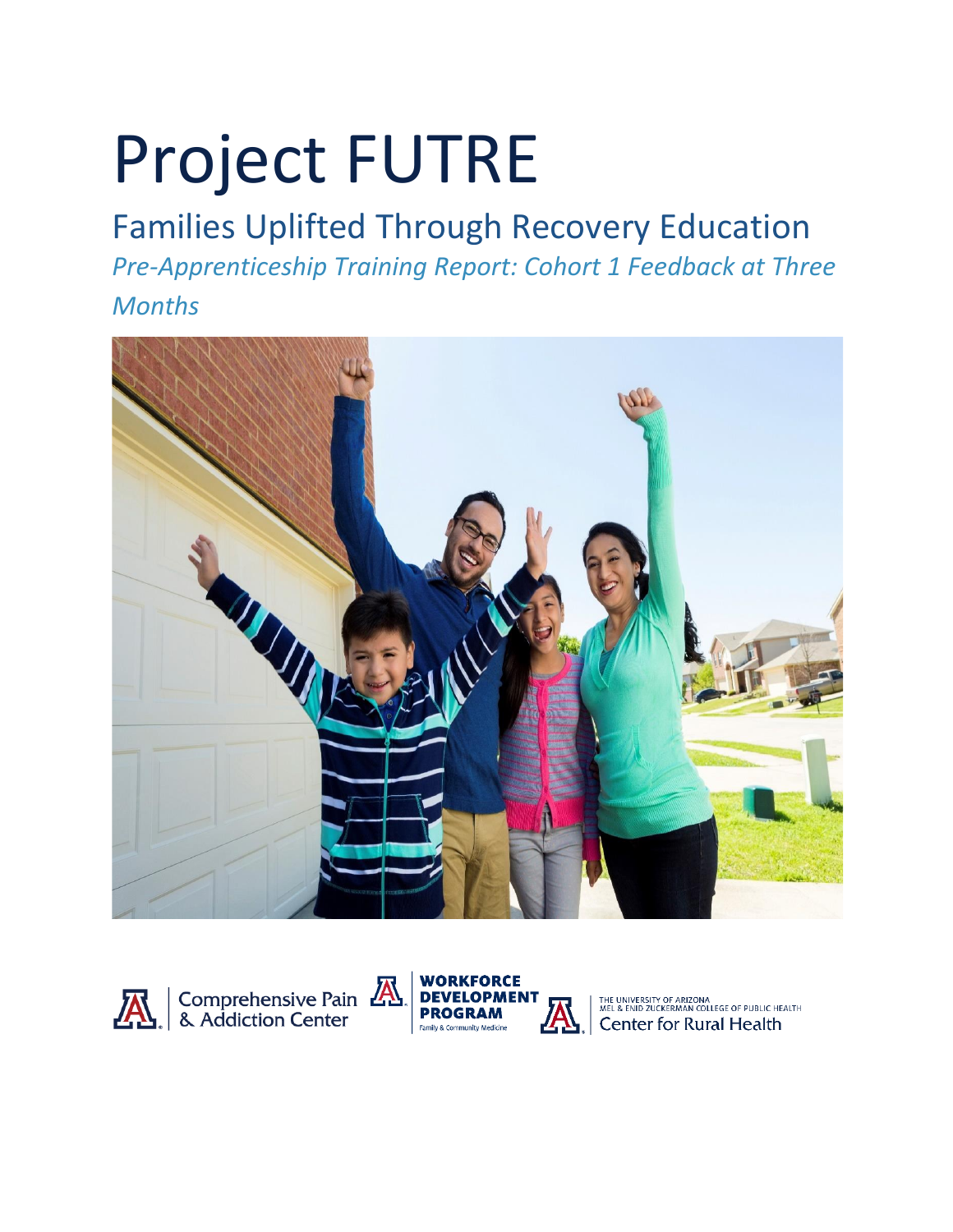#### 1. Introduction: Project FUTRE

Families Uplifted through Recovery Education (Project FUTRE) is designed to enhance and expand behavioral health paraprofessionals' knowledge, skills, and expertise. The aim of this project is to increase the number of behavioral health-related paraprofessionals qualified to provide services to children and families who are impacted by opioid use disorders (OUD) and other substance use disorders (SUD). The project has two levels: 1) pre-apprenticeship classroom training for 6-months and 2) an onsite apprenticeship with a healthcare organization for 12-months. Those who complete the preapprenticeship level become certified Parent and Family Support Specialists. About half of Level I graduates will be placed with a healthcare organization and receive on-the-job training as apprentices.

This report details Cohort 1's pre-apprenticeship feedback after three months of training.

#### 2. Trainee Characteristics

The cohort began with 13, but now includes 10. All were contacted for the 3-month evaluation, of which 9 participated. Most of the trainees 5 (56%) identified as females, two (22%) as males and two (22%) as non-binary/non-conforming. Nearly a quarter, 2 (22%) identified as Hispanic/Latino, one (11%) as Alaskan Native, and one (11%) with another race not listed. More than half, 5 (56%) identified as Non-Hispanic White. The mean age of those who completed the survey is 48 years and 50% are between the ages of 30 and 66 years old. Three trainees (33%) said they have some college education, 2 (22%) have a high school diploma/GED, one (11%) has an associate degree, one (11%) has some form of vocational training, and 2 (22%) have a bachelor's degree. More comprehensive trainee demographics report can be viewed at [https://www.fcm.arizona.edu/project-futre.](https://www.fcm.arizona.edu/workforce-development-program/project-futre)

#### 3. Classroom Environment

As shown in Figure 3.1, all the trainees agree that the classroom environment is conducive for learning. They also reported that Project FUTRE instructors are respectful and encouraging.



#### **Figure 3.1 Classroom atmosphere and respect. (n=9)**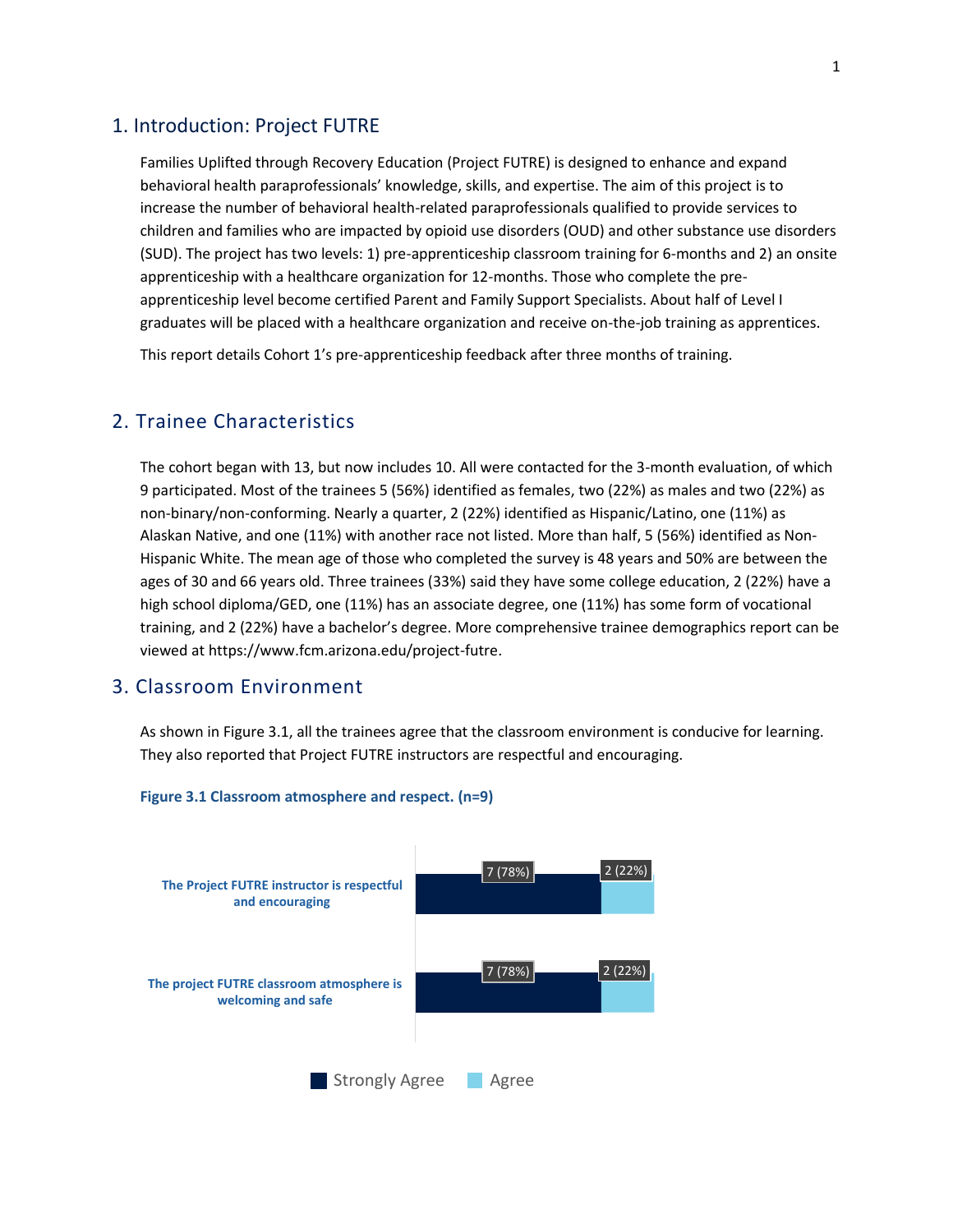# 4. Workload and Usefulness of Activities

**Figure 4.1 The Project FUTRE workload is: (n = 9)**

Most trainees (67%) felt that the workload required to fulfill the requirements of the training program is appropriate for the program, and no one felt overwhelmed (Figure 4.1). Most trainees also (78%) strongly agreed that learning activities are useful and will help them in their jobs and 5 (56%) strongly believed that the materials were accessible and acceptable (Figure 4.2).



**Figure 4.2 Activities and Training Materials (n = 9)**

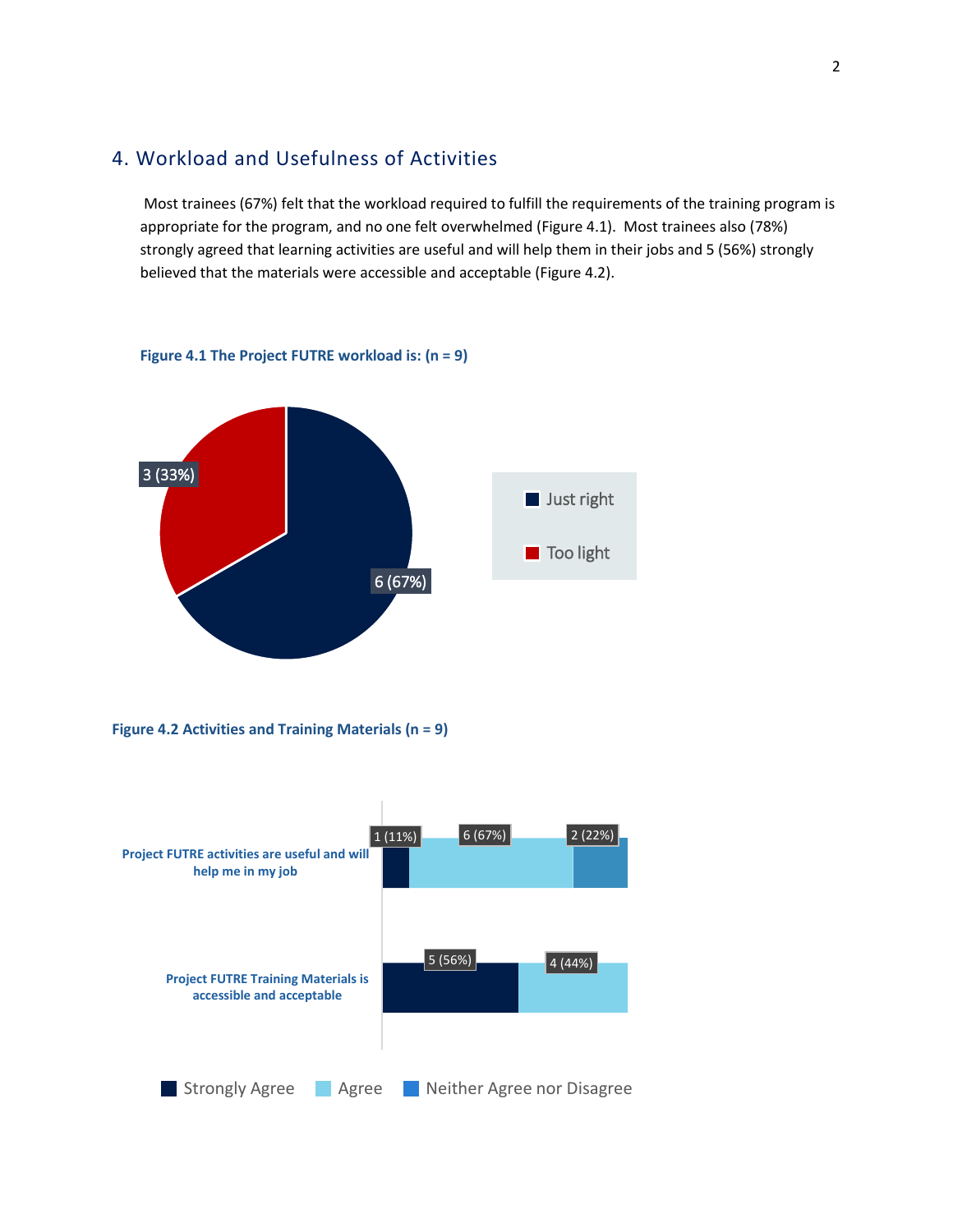# 5. Technology and Internet Connectivity

Most of the trainees 8 (89%) indicated that their internet connectivity was sufficient to fully participate in class and 7 (78%) agree that their technology skills were sufficient to enable them to participate fully in class. About 11% were undecided on whether their technology skills have helped them in participating in this program and another 11% of the cohort indicated that they lacked sufficient internet connectivity to participate in class.

#### **Figure 5.1 Technology Skill and Internet Connectivity (n = 9)**



#### 6.Payment Process

Each full-time trainee in level I receives a monthly stipend of \$750 for six months. Overall, 89% of the trainees are comfortable with the payment process of Project FUTRE as shown in Fig 6.1.

#### **Figure 6.1 Payment process (n = 9)**